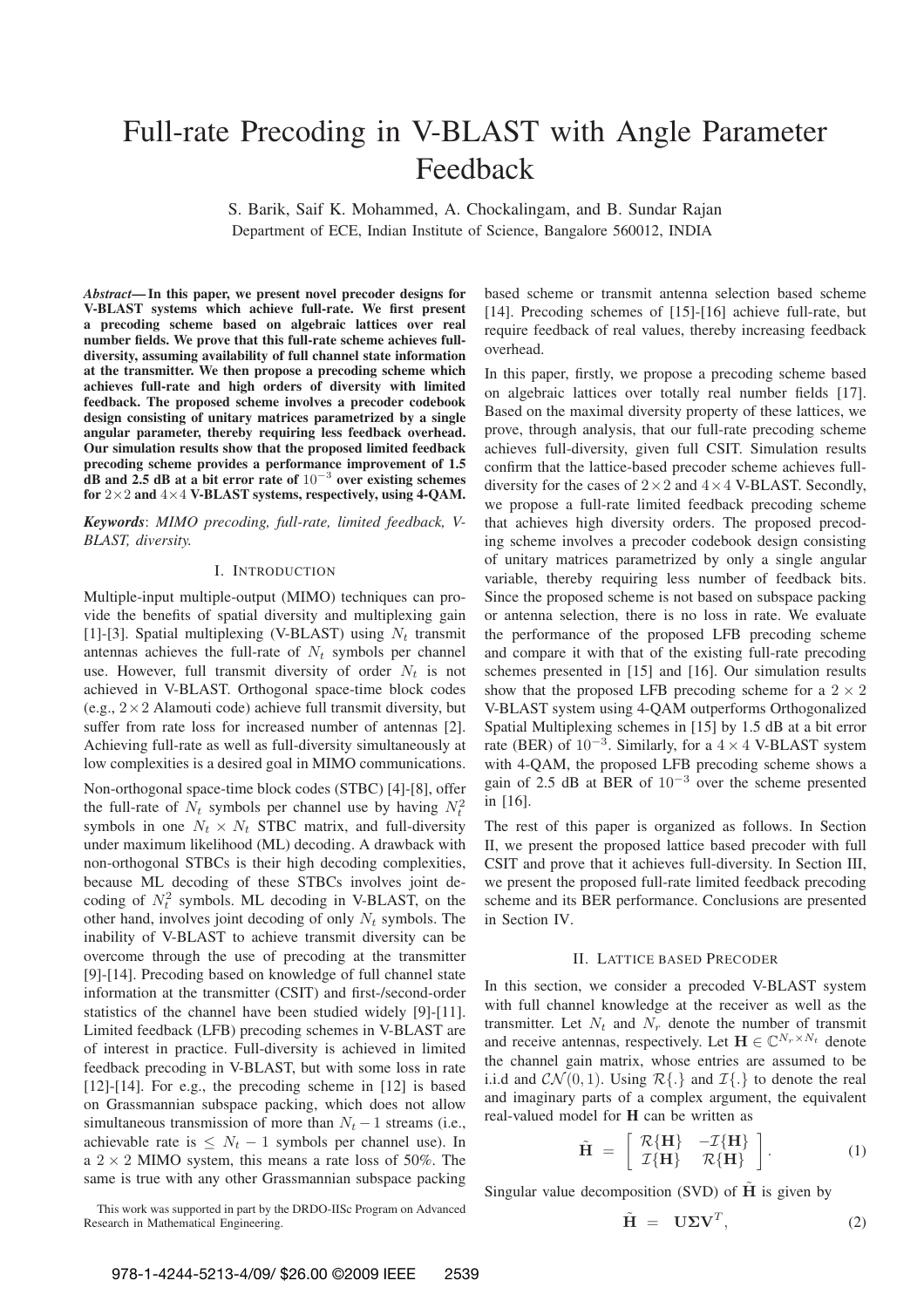where  $\mathbf{U} \in \mathbb{R}^{2N_r \times 2N_r}$  and  $\mathbf{V} \in \mathbb{R}^{2N_t \times 2N_t}$  are orthogonal matrices and  $\Sigma$  is a  $2N_r \times 2N_t$  diagonal matrix with real entries  $\sigma_1, \sigma_2, \cdots, \sigma_r$ , where r is the rank of  $\tilde{H}$ .

Let  $\mathbf{u} \in \mathbb{A}^{N_t}$  denote the complex data symbol vector at the transmitter, where A is the modulation alphabet. Let  $\tilde{\mathbf{u}} = [\mathcal{R}\{\mathbf{u}^T\} \ \mathcal{I}\{\mathbf{u}^T\}]^T \in \mathbb{S}^{2N_t}$ , where  $\mathbb{S}$  is the real PAM<br>constellation corresponding to  $\mathbb{A}$ . Let **R** be the generator constellation corresponding to A. Let **R** be the generator matrix of the rotated  $\mathbb{Z}^n$  lattice of dimension  $2N_t$ , constructed over real number field [17], where  $\mathbf{R} \in \mathbb{R}^{2N_t \times 2N_t}$ . Then,  $\mathbf{R}\tilde{\mathbf{u}} \in \mathbb{R}^{2N_t}$  represents a point in the real lattice defined by **R**. This vector is precoded with the right singular matrix **V** of  $\tilde{H}$  to give

$$
\tilde{\mathbf{x}} = \mathbf{V} \mathbf{R} \tilde{\mathbf{u}}. \tag{3}
$$

The transmitted symbol vector is given by  $\mathbf{x} \in \mathbb{C}^{N_t}$ , such that  $\tilde{\mathbf{x}} = [\mathcal{R}\{\mathbf{x}^T\} \mathcal{I}\{\mathbf{x}^T\}]^T$ . The received signal vector,  $\mathbf{y} \in \mathbb{C}^{N_r}$  at the receiver is given by  $y \in \mathbb{C}^{N_r}$ , at the receiver is given by

$$
y = Hx + n, \tag{4}
$$

where  $\mathbf{n} \in \mathbb{C}^{N_r}$  is the noise vector whose entries are i.i.d  $\mathcal{CN}(0, \sigma^2 = \frac{N_t E_s}{\gamma})$ , where  $E_s$  is the average energy of the transmitted symples and  $\gamma$  is the average received SNR per transmitted symbols, and  $\gamma$  is the average received SNR per receive antenna.

#### *A. Diversity Analysis*

The probability of error of the ML decision in the latticeprecoded system depends on the minimum distance,  $d_{min}$ , which is given by

$$
d_{min}^2(\mathbf{H}) = \min_{\tilde{\mathbf{u}}_j, \tilde{\mathbf{u}}_k \in \mathbb{S}^{2N_t}, \tilde{\mathbf{u}}_j \neq \tilde{\mathbf{u}}_k} \left\| \tilde{\mathbf{H}} \mathbf{V} \mathbf{R} (\tilde{\mathbf{u}}_j - \tilde{\mathbf{u}}_k) \right\|_2^2.
$$
 (5)

At high SNR values,  $P_e$  (symbol error probability) has a tight upper bound in the form of union bound, which depends on the minimum distance  $d_{min}(\mathbf{H})$ :

$$
P_e \le e^{-\frac{E_s}{4\sigma^2}d_{min}^2(\mathbf{H})}.
$$
 (6)

Let  $\mathbf{z} \stackrel{\triangle}{=} \mathbf{R} \tilde{\mathbf{u}}$  and  $z_i^k$  be the kth entry of  $\mathbf{z}_i, \forall k = 1, \dots, 2N_t$ . Also, let,  $\mathbf{z}_{(i,j)} \triangleq \mathbf{R}(\tilde{\mathbf{u}}_i - \tilde{\mathbf{u}}_j), \forall i, j, i \neq j \text{ and } z_{(i,j)}^k$  be the *k*<sup>th</sup> entry of  $\mathbf{z}_{(i,j)}$ . For any two real data vectors  $\tilde{\mathbf{u}}_i$  and the kth entry of  $z_{(i,j)}$ . For any two real data vectors  $\tilde{u}_i$  and  $\tilde{\mathbf{u}}_i$ ,  $i \neq j$ , using (3), we define,

$$
d^{2}(\tilde{\mathbf{u}}_{i}, \tilde{\mathbf{u}}_{j}, \tilde{\mathbf{H}}) \stackrel{\triangle}{=} ||\tilde{\mathbf{H}}(\tilde{\mathbf{x}}_{i} - \tilde{\mathbf{x}}_{j})||_{2}^{2}
$$
  
\n
$$
= ||\tilde{\mathbf{H}}\mathbf{V}\mathbf{R}(\tilde{\mathbf{u}}_{i} - \tilde{\mathbf{u}}_{j})||_{2}^{2}
$$
(7)  
\n
$$
= ||\mathbf{U}\Sigma\mathbf{R}(\tilde{\mathbf{u}}_{i} - \tilde{\mathbf{u}}_{j})||_{2}^{2}
$$
  
\n
$$
= ||\Sigma(\mathbf{z}_{i} - \mathbf{z}_{j})||_{2}^{2}
$$
  
\n
$$
= \sum_{k=1}^{r} \sigma_{k}^{2} |z_{i}^{k} - z_{j}^{k}|^{2}.
$$
(8)

We further define

$$
\delta_{(i,j)} \quad \stackrel{\triangle}{=} \quad \min_{k=1,\cdots,2N_t} |z_{(i,j)}^k|, \quad i \neq j \tag{9}
$$

and

$$
\delta \stackrel{\triangle}{=} \min_{i \neq j} \delta_{(i,j)}.\tag{10}
$$

The rotated  $\mathbb{Z}^n$  lattice **R** exhibits full-diversity property [18], i.e.,  $\forall u \neq 0$ , the vector **Ru** does not have any zero entries. Therefore,,  $|z_{(i,j)}^k| \neq 0 \ \forall k = 1, ..., 2N_t$ . Hence,  $\delta_{(i,j)} \neq 0 \ \forall i \neq j$  and therefore  $\delta \neq 0$  $0 \forall i \neq j$  and therefore  $\delta \neq 0$ .



Fig. 1. BER performance of the proposed lattice-based precoder for  $2 \times 2$ and  $4 \times 4$  V-BLAST, 4-QAM.

Using  $(9)$  and  $(10)$ , we can rewrite  $(8)$  as

$$
d^{2}(\tilde{\mathbf{u}}_{i}, \tilde{\mathbf{u}}_{j}, \tilde{\mathbf{H}}) = \sum_{k=1}^{r} \sigma_{k}^{2} |z_{(i,j)}^{k}|^{2}
$$
  
>  $\delta^{2} \sum_{k=1}^{r} \sigma_{k}^{2}$   
=  $\delta^{2} ||\tilde{\mathbf{H}}||_{F}^{2}$   
=  $2\delta^{2} ||\mathbf{H}||_{F}^{2}$ . (11)

Using the definition of  $d^2(\tilde{\mathbf{u}}_i, \tilde{\mathbf{u}}_j, \tilde{\mathbf{H}})$  in (7), we can rewrite (5) as

$$
d_{min}^2(\mathbf{H}) = \min_{\tilde{\mathbf{u}}_i, \tilde{\mathbf{u}}_j \in \mathbb{S}^{2N_t}, \tilde{\mathbf{u}}_i \neq \tilde{\mathbf{u}}_j} d^2(\tilde{\mathbf{u}}_i, \tilde{\mathbf{u}}_j, \tilde{\mathbf{H}}). (12)
$$

From (11) and (12), it follows that

$$
d_{min}^2(\mathbf{H}) \ge 2\delta^2 ||\mathbf{H}||_F^2. \tag{13}
$$

The average probability of symbol error is thus given by

$$
\overline{P}_e \quad < \quad \mathbb{E}_{\mathbf{H}} \left[ e^{-\frac{E_s}{2\sigma^2} \delta^2 ||\mathbf{H}||_F^2} \right], \tag{14}
$$

where  $\mathbb{E}(.)$  denotes the expectation operator.  $||\mathbf{H}||_F^2$  is distributed as a Chi-square  $x^2$  variable with  $2N N$ , detributed as a Chi-square  $\chi_{2N_rN_t}^2$  variable with  $2N_rN_t$  degrees of freedom. Hence the above lattice precoded scheme grees of freedom. Hence, the above lattice precoded scheme achieves the full-diversity order of  $N_rN_t$ .

## *B. Simulation Results*

We evaluated the BER performance of the proposed latticebased precoding scheme for the cases of  $2 \times 2$  and  $4 \times 4$ V-BLAST systems as a function of the average received SNR,  $\gamma$ , and the results are shown in Fig 1. Sphere decoding algorithm is used for detection at the receiver. The BER versus SNR plots of lattice-based precoders for both  $N_t =$  $N_r = 2$ , 4 have steeper slopes compared to that of V-BLAST with no precoding, thus indicating that the proposed scheme has significant diversity improvement. The diversity achieved by  $2 \times 2$  and  $4 \times 4$  systems using the proposed precoding scheme are 4 and 16 respectively, as compared to 2 and 4 for V-BLAST with no precoding.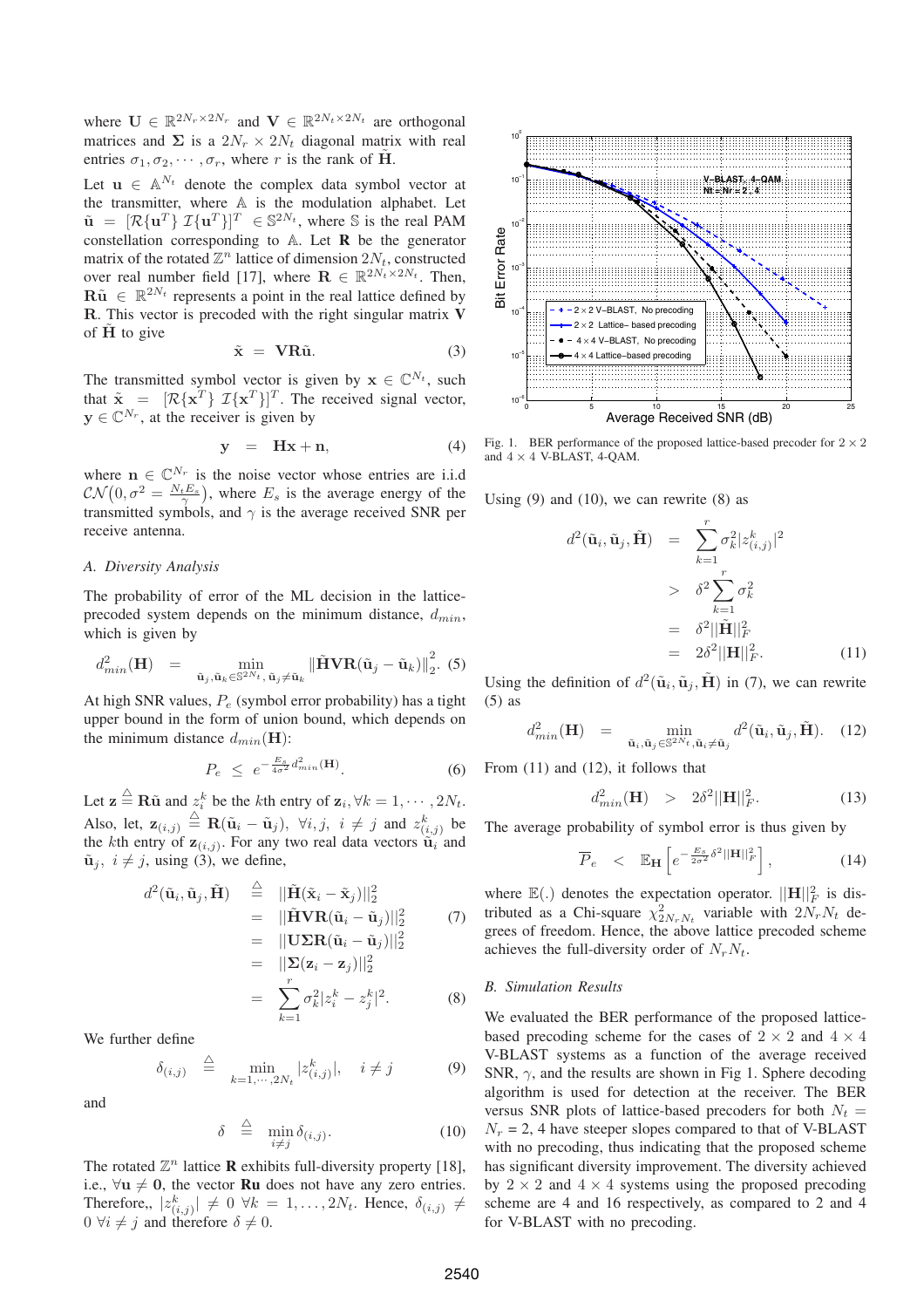We note that, although the proposed full-rate lattice-based precoder achieves full-diversity, the scheme requires the full knowledge of CSIT. However, in practical MIMO systems, perfect CSIT is often not available. Hence, we propose a fullrate precoding scheme for V-BLAST with limited feedback, based on a single angular parameter, which achieves high diversity orders without requiring full CSIT.

## III. PROPOSED FULL-RATE PRECODING SCHEME WITH ANGLE PARAMETER FEEDBACK

In this section, we present the proposed full-rate limited feedback based precoding scheme. Let  $\mathcal{F}$  =  ${\bf F}_0, {\bf F}_1, \cdots, {\bf F}_{N-1}$  denote the precoder codebook of size N, where the  $\mathbf{F}_n$ 's,  $n = 0, 1, \dots, N - 1$ , are  $N_t \times N_t$ unitary precoding matrices. This codebook is known to both the transmitter and the receiver. For a given channel **H**, the receiver chooses the precoding matrix from  $\mathcal F$  that maximizes the minimum distance with ML decoding, and sends the corresponding index to the transmitter. Let  $B = \lceil \log_2 N \rceil$  denote the number of feedback bits needed to represent this index. Given this index,  $k$ , the transmitter uses the corresponding precoding matrix, denoted by  $\mathbf{F} = \mathbf{F}_k$ . Let  $\mathbf{u} \in \mathbb{A}^{N_t}$  denote the complex data symbol vector at the transmitter, where A is the modulation alphabet. The transmitted signal vector,  $\mathbf{x} \in \mathbb{C}^{N_t}$  is given by  $\mathbf{x} = \mathbf{F} \mathbf{u}$ . The received signal vector,  $y \in \mathbb{C}^{N_r}$ , at the receiver is

$$
y = HFu + n, \qquad (15)
$$

where  $\mathbf{n} \in \mathbb{C}^{N_r}$  is the noise vector whose entries are i.i.d  $\mathcal{CN}\left(0,\sigma^2=\frac{N_tE_s}{\gamma}\right).$ 

For a non-precoded system (i.e., for  $\mathbf{F} = \mathbf{I}_{N_t}$ ), the ML decision is given by

$$
\widehat{\mathbf{x}} = \arg \min_{\mathbf{x} \in \mathbb{A}^{N_t}} \|\mathbf{y} - \mathbf{H}\mathbf{x}\|_2^2. \tag{16}
$$

The probability of error in the decision depends on the minimum distance,  $d_{min}$ , which is given by

$$
d_{min} = \min_{\mathbf{x}_j, \mathbf{x}_k \in \mathbb{A}^{N_t}, \mathbf{x}_j \neq \mathbf{x}_k} ||\mathbf{H}(\mathbf{x}_j - \mathbf{x}_k)||_2.
$$
 (17)

It is known that precoding at the transmitter improves  $d_{min}$ [3]. We illustrate this point using the following example and Fig. 2. Assume a  $2 \times 2$  system with **H** =  $\begin{bmatrix} -1 & 5 \\ 1 & 3 \end{bmatrix}$ and PAM modulation. As can be seen from Fig. 2,  $d_{min}(\mathbf{H}) =$  $d_1 = 1.414$ . Now, consider unitary precoding with **F** =  $\begin{bmatrix} \cos \frac{\pi}{2} & -\sin \frac{\pi}{2} \end{bmatrix}$  $\cos \frac{\pi}{6}$   $-\sin \frac{\pi}{6}$  $\sin \frac{\pi}{6}$   $\cos \frac{\pi}{6}$ . The new effective channel matrix is given by  $H' = HF$ . From Fig. 2, it can be seen that  $d_{min}(\mathbf{H}') = d_2 = 2.875 > d_{min}(\mathbf{H}).$ 

# *A. Codebook Design*

Let  $U_{N_t}(\theta) = \{\text{all } N_t \times N_t \text{ unitary matrices parameterized}\}$ by a single angular variable,  $\theta$ . With each matrix  $\mathbf{U}_{N_t}(\theta) \in \mathcal{U}_{N_t}(\theta)$ , we associate an infinite size codebook,  $\zeta_{\infty}(\mathbf{U}_{N_t}(\theta)) = {\mathbf{U}_{N_t}(\theta)|_{\theta=\alpha}}, \forall \alpha \in (0, 2\pi)$ . To define a finite set precoder, we select a finite subset of size  $N = 2^B$ from  $\zeta_{\infty}(\mathbf{U}_{N_{t}}(\theta))$ , where B is the number of feedback bits. Specifically, we define the finite precoding codebook as  $\zeta_N(\mathbf{U}_{N_t}(\theta)) = {\mathbf{U}_{N_t}(\theta)|_{\theta = \frac{2\pi i}{N}}, i = 0, 1, \cdots, N-1)}.$ 



Fig. 2. Illustration of  $d_{min}$  improvement of a 2-dimensional lattice through transformation by a unitary matrix.

For e.g., for  $N_t = 2$ ,  $B = 2$  and  $N = 4$ , with  $U_2(\theta)$  given by

$$
\mathbf{U}_2(\theta) = \frac{1}{\sqrt{2}} \begin{bmatrix} e^{-j\theta/2} & e^{-j\theta} \\ e^{j3\theta/2} & -e^{j\theta} \end{bmatrix}.
$$
 (18)

the finite preceding codebook is given by 
$$
\zeta_4(\mathbf{U}_2(\theta)) = \left\{ \begin{bmatrix} \frac{1}{\sqrt{2}} & \frac{1}{\sqrt{2}} \\ \frac{\sqrt{2}}{\sqrt{2}} & -\frac{\sqrt{2}}{\sqrt{2}} \end{bmatrix}, \begin{bmatrix} \frac{-i}{2} & \frac{-i}{\sqrt{2}} \\ \frac{-1+i}{2} & \frac{-i}{\sqrt{2}} \end{bmatrix}, \begin{bmatrix} \frac{-i}{\sqrt{2}} & \frac{-1}{\sqrt{2}} \\ \frac{-i}{\sqrt{2}} & \frac{-i}{\sqrt{2}} \end{bmatrix}, \begin{bmatrix} \frac{-1-i}{2} & \frac{i}{\sqrt{2}} \\ \frac{-i}{\sqrt{2}} & \frac{i}{\sqrt{2}} \end{bmatrix} \right\}.
$$

The performance of the codebook is dependent on the choice of  $\mathbf{U}_{N_t}(\theta)$  and N. We, therefore, come up with the following performance indicator for a given codebook:

$$
\mu(\zeta_N(\mathbf{U}_{N_t}(\theta))) = \n\mathbb{E}_{\mathbf{H}} \left[ \frac{\theta_i = \frac{2\pi i}{N}, i \in \{0, \cdots, N-1\}}{\exp\left(\frac{\theta_i - \frac{2\pi i}{N}, i \in \{0, \cdots, N-1\}}{\exp\left(\frac{\pi i}{N} \sum_{j=1}^N \mathbf{X}_k, \mathbf{X}_j, \mathbf{X}_k \in \mathbb{A}^{N_t}} \|\mathbf{H}(\mathbf{x}_j - \mathbf{x}_k)\|_2^2}{\|\mathbf{H}(\mathbf{x}_j - \mathbf{x}_k)\|_2^2} \right].
$$
\n(19)

In words,  $\mu(\zeta_N(\mathbf{U}_{N_t}(\theta)))$  is the expected ratio of the maximum squared  $d_{min}$  with precoding to that without precoding. Hence, this performance indicator gives us the improvement in the  $d_{min}$  value of the precoded lattice and thereby, relates directly to the BER performance improvement achieved by precoding (eqn. 6). Then, the optimal finite precoding codebook with  $B = \log_2 N$  feedback bits is  $\zeta_N(\mathbf{U}_{N_t}^{opt}(\theta))$ , where  $\mathbf{U}_{N_t}^{opt}(\theta)$  is given by

$$
\mathbf{U}_{N_t}^{opt}(\theta) = \mathbf{argmax}_{\mathbf{U}_{N_t}(\theta) \in \mathcal{U}_{N_t}(\theta)} \mu(\zeta_N(\mathbf{U}_{N_t}(\theta)). \tag{20}
$$

Obtaining an exact solution for  $\mathbf{U}_{N_t}^{opt}(\theta)$  analytically is dif-<br>ficult. In the absence of a solution to the above problem ficult. In the absence of a solution to the above problem, we tried out several  $\mathbf{U}_{N_t}(\theta)$  matrices for small values of  $N_t$  (e.g.,  $N_t = 2, 3, 4$ , which are of interest in practical MIMO systems), and found that the following designs for  $N_t = 2, 3, 4$  work very well<sup>1</sup> in the proposed scheme:

$$
\mathbf{U}_{N_t=2}(\theta) = \frac{1}{\sqrt{2}} \begin{bmatrix} e^{j\theta} & 1\\ -1 & e^{-j\theta} \end{bmatrix}, \quad (21)
$$

$$
\mathbf{U}_{N_t=3}(\theta) = \frac{1}{3} \begin{bmatrix} 2e^{j\theta} & -2 & e^{j\theta} \\ e^{j\frac{\theta}{2}} & 2e^{-j\frac{\theta}{2}} & 2e^{j\frac{\theta}{2}} \\ 2 & e^{-j\theta} & -2 \end{bmatrix}, \quad (22)
$$

<sup>1</sup>Our computer simulations show that these designs for  $N_t = 2, 3, 4$ achieve very good BER performance (as we will see in Sec. III-D).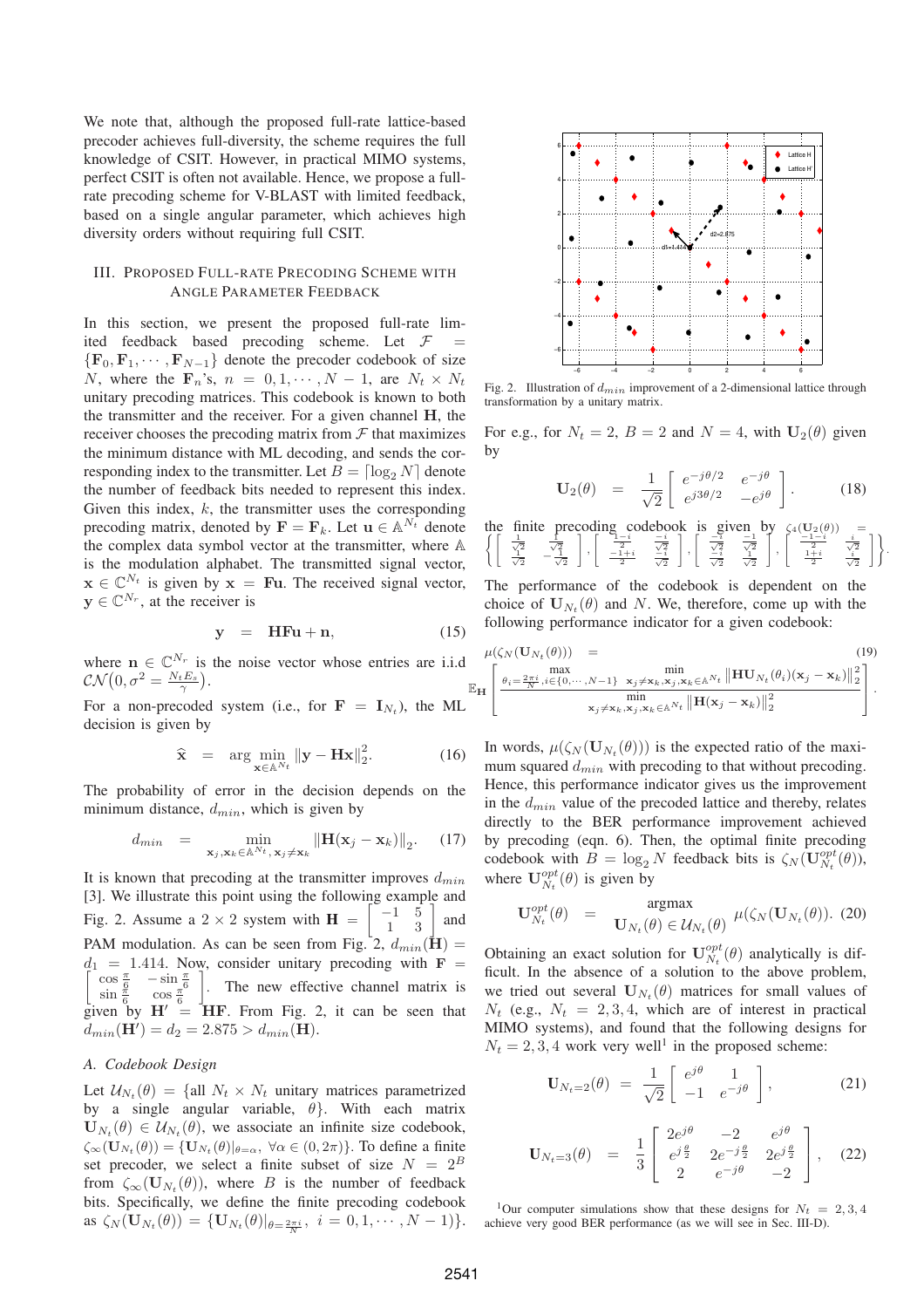$$
\mathbf{U}_{N_t=2^{m+1}}(\theta) = \frac{1}{\sqrt{2}} \begin{pmatrix} \mathbf{U}_{2^m}(\theta) & \mathbf{I}_{2^m} \\ -\mathbf{I}_{2^m} & \mathbf{U}_{2^m}^H(\theta) \end{pmatrix} . \tag{23}
$$

# *B. Precoding Matrix Selection*

At the receiver, given the knowledge of **H**, we define  $d_{min}(\mathbf{H}, i), i = 0, 1, \cdots, N - 1$ , as

$$
d_{min}(\mathbf{H}, i) \stackrel{\triangle}{=} \mathbf{x}_j, \mathbf{x}_k \in \mathbb{A}^{N_t}, \mathbf{x}_j \neq \mathbf{x}_k \left\| \mathbf{HU}_{N_t}(\theta) \right\|_{\theta = \frac{2\pi i}{N}} (\mathbf{x}_j - \mathbf{x}_k) \right\|_2 (24)
$$

The receiver sends to the transmitter the index  $p$ , given by

$$
p = \arg \max_{i \in \{0, 1, ..., N-1\}} d_{min}(\mathbf{H}, i),
$$
 (25)

using  $B$  bits of feedback. Hence, the optimum precoding matrix chosen is given by

$$
\mathbf{F}_p = \mathbf{U}_{N_t}(\theta) \big|_{\theta = \frac{2\pi p}{N}}.
$$
 (26)

## *C. Feedback Computation*

In the following, we present the computation of  $d_{min}(\mathbf{H}, i)$ in (24) for  $i = 0, 1, \cdots N - 1$ .

We can rewrite the system model equation (15) for the precoded system, when precoded with the ith precoding matrix as

$$
y = H_i x + n, \qquad (27)
$$

where  $\mathbf{H}_i \triangleq \mathbf{H} \mathbf{U}_{N_t}(\theta) \big|_{\theta = \frac{2\pi i}{\theta}}$ . The above equation can be transformed into an equivalent real-valued model as

$$
\tilde{\mathbf{y}} = \tilde{\mathbf{H}}_i \tilde{\mathbf{x}} + \tilde{\mathbf{n}}, \tag{28}
$$

where  $\tilde{\mathbf{y}} = [\mathcal{R}\{\mathbf{y}^T\} \mathcal{I}\{\mathbf{y}^T\}]^T$ ,  $\tilde{\mathbf{x}} = [\mathcal{R}\{\mathbf{x}^T\} \mathcal{I}\{\mathbf{x}^T\}]^T$ ,  $\tilde{\mathbf{x}} = [\mathcal{R}\{\mathbf{x}^T\} \mathcal{I}\{\mathbf{x}^T\}]^T$ ,  $\tilde{\mathbf{n}} = [\mathcal{R}\{\mathbf{n}^T\} \mathcal{I}\{\mathbf{n}^T\}]^T$ , and

$$
\tilde{\mathbf{H}}_i = \begin{bmatrix} \mathcal{R}\{\mathbf{H}_i\} & -\mathcal{I}\{\mathbf{H}_i\} \\ \mathcal{I}\{\mathbf{H}_i\} & \mathcal{R}\{\mathbf{H}_i\} \end{bmatrix} . \tag{29}
$$

Here,  $\tilde{\mathbf{y}} \in \mathbb{R}^{2N_r \times 1}$ ,  $\tilde{\mathbf{x}} \in \mathbb{S}^{2N_t \times 1}$ ,  $\tilde{\mathbf{n}} \in \mathbb{R}^{2N_r \times 1}$  and  $\tilde{\mathbf{H}}_i \in$  $\mathbb{R}^{2N_r\times 2N_t}$ . Also, S is the real PAM constellation corresponding to A. Henceforth, we shall work with the real-valued system in (28). With the new system model in (28), we can re-write (24) as

$$
d_{min}(\mathbf{H}, i) \triangleq \min_{\mathbf{x}_j, \mathbf{x}_k \in \mathbb{A}^{N_t}, \mathbf{x}_j \neq \mathbf{x}_k} \left\| \mathbf{H} \mathbf{U}_{N_t}(\theta) \right\|_{\theta = \frac{2\pi i}{N}} (\mathbf{x}_j - \mathbf{x}_k) \Big\|_2
$$
  
\n
$$
= \min_{\tilde{\mathbf{x}}_j, \tilde{\mathbf{x}}_k \in \mathbb{S}^{2N_t}, \tilde{\mathbf{x}}_j \neq \tilde{\mathbf{x}}_k} \left\| \tilde{\mathbf{H}}_i(\tilde{\mathbf{x}}_j - \tilde{\mathbf{x}}_k) \right\|_2
$$
  
\n
$$
= \min_{\mathbf{z} \in \mathbb{D}^{2N_t}, \mathbf{z} \neq \mathbf{0}} \left\| \tilde{\mathbf{H}}_i \mathbf{z} \right\|_2, \tag{30}
$$

where  $\mathbb D$  is the difference constellation of S. For example, for square M-QAM modulation,  $\Im$  is given by ample, for square M-QAM modulation,  $\geq$  is given by<br>{ $\pm 1, \pm 3, \ldots, \pm (\sqrt{M} - 1)$ } and  $\mathbb{D}$  is {0,  $\pm 2, \pm 4, \ldots, \pm 2(\sqrt{M} -$ <br>1)} Since the factor of 2 can be neglected for each z for 1)}. Since the factor of 2 can be neglected for each **<sup>z</sup>** for the minimization of  $\|\tilde{\mathbf{H}}_i\mathbf{z}\|_2$ ,  $\mathbb{D}$  can be taken to be  $\mathbb{D} =$  $\{s : s \in \mathbb{Z}, |s| \leq (\sqrt{M} - 1)\}.$ 

Geometrically,  $\tilde{\mathbf{H}}_i$  defines a 2N<sub>t</sub> dimensional lattice in  $\mathbb{R}^{2N_r}$ , denoted as  $\Lambda = {\{\tilde{\mathbf{H}}_i \mathbf{z} : \mathbf{z} \in \mathbb{Z}^{2N_t}\}$  and a finite subset of  $\Lambda$  is  $\tilde{\Lambda} = {\{\tilde{\mathbf{H}}_i \mathbf{z} : \mathbf{z} \in \mathbb{D}^{2N_t}\}}$ . For the receiver to find the optimal precoding matrix, it needs to evaluate  $d_{min}(\mathbf{H}, i)$ using (30) for all  $i = 0, 1, \cdots N - 1$ . Given the geometrical interpretation it is easy to see that calculation of (30) is



Fig. 3. BER performance of the proposed limited feedback precoded  $2 \times 2$ and  $4 \times 4$  V-BLAST scheme. 4-QAM, # feedback bits,  $B = 8, 4, 3$ .

equivalent to the problem of finding the shortest vector in a finite subset of the lattice  $\Lambda$ . This problem is a constrained version of the well known shortest vector problem (SVP) for any arbitrary lattice. Unconstrained SVP can be solved by appropriately modifying the closest lattice point search algorithm, as discussed in [19]. We solve the constrained SVP problem by restricting the search to be within the finite subset  $\tilde{\Lambda}$ .

# *D. Simulation Results*

We evaluated the BER performance of the proposed angle feedback based precoding scheme as a function of average received SNR per receive antenna,  $\gamma$ , through simulations for  $N_t = N_r = 2$  and 4. Feedback bits are assumed to be available error-free at the transmitter.

Figure 3 shows the simulation results for  $2 \times 2$  and  $4 \times 4$ V-BLAST with and without the proposed precoding, for 4-QAM using the sphere decoding algorithm in [20] for detection at the receiver. BER performance plots for different levels of quantization requiring different number of feedback bits  $(B = 8, 4, 3$  bits) are shown. The interesting observation in Fig. 3 is the effect of feedback bits on the BER performance. It can be seen that precoded system with  $B = 4$ performs very close to that with  $B = 8$ , showing that the performance in the proposed scheme remains robust even with a nominal quantization of using 4 bits. Also, from Fig. 3, it is observed that the proposed precoding scheme achieves significantly better performance compared to 'no precoding' scheme.

Next, in Figs. 4 to 5, we compare the BER performances of the proposed angle feedback based precoding scheme with those of the existing full-rate precoding schemes in [15] and [16]. Sphere decoding algorithm in [20] is used for detection at the receiver. Both precoding schemes presented in [15] and [16] are based on Orthogonalized Spatial Multiplexing (OSM) and requires the receiver to send back to the transmitter more than one real feedback parameter. On the other hand, the proposed scheme is based on a single angular parameter which can be quantized with small number of bits. Hence, the